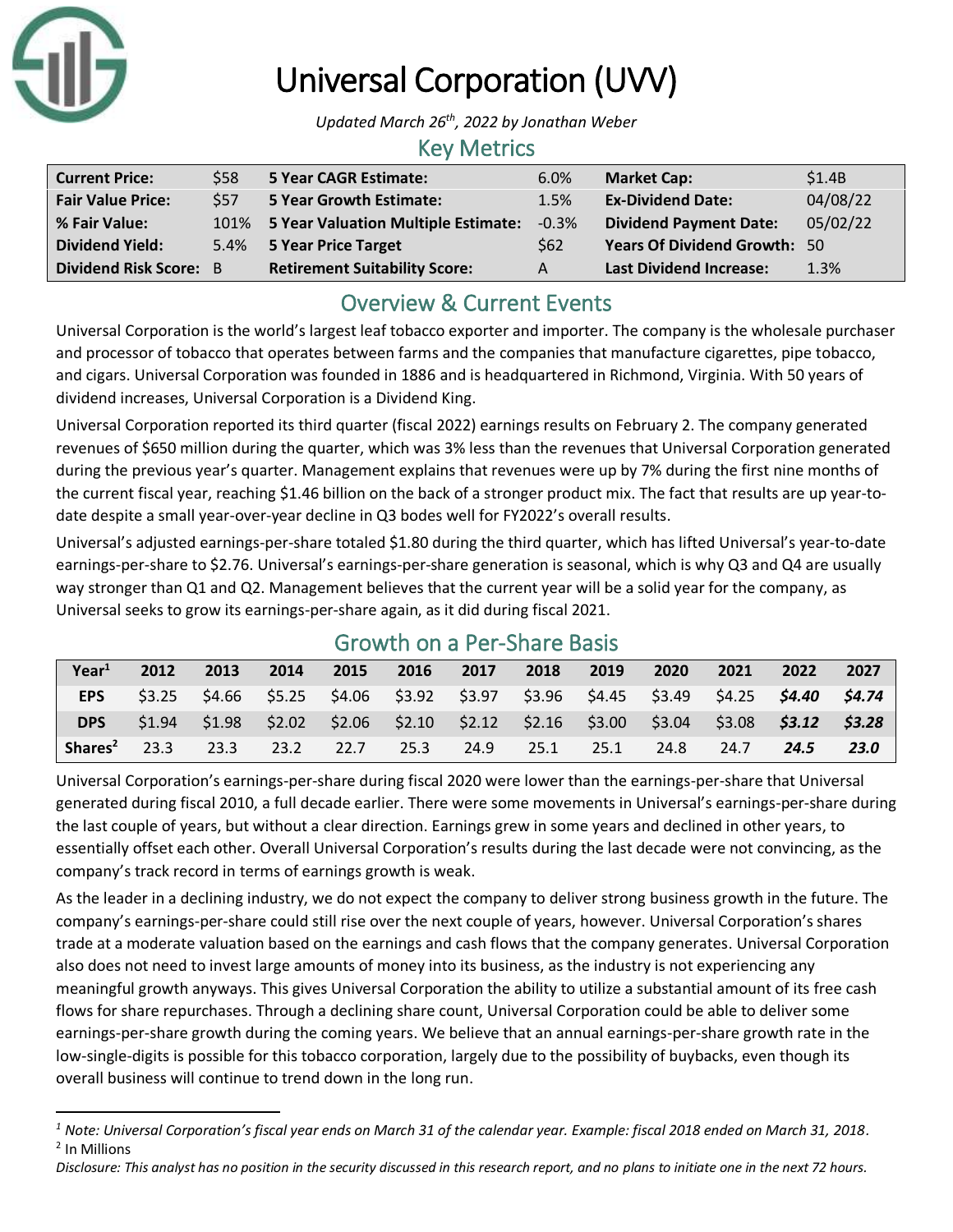

# Universal Corporation (UVV)

*Updated March 26th, 2022 by Jonathan Weber*

#### Valuation Analysis

| Year                                                                  | 2012 | 2013 | $\sim$ 2014 $\sim$ | $\sim$ 2015 | 2016 | 2017           | 2018 | 2019 | 2020      | $\sim$ 2021 | <b>Now</b> | 2027    |
|-----------------------------------------------------------------------|------|------|--------------------|-------------|------|----------------|------|------|-----------|-------------|------------|---------|
| $\sqrt{7}$ Avg. P/E 13.0 10.6 10.5 12.5 14.3 16.3 16.0 13.0 12.6 13.9 |      |      |                    |             |      |                |      |      |           |             | 13.2       | 13.0    |
| <b>Avg. Yid.</b> $4.6\%$ $4.0\%$ $3.7\%$ $4.2\%$                      |      |      |                    |             |      | 4.0% 3.5% 3.4% |      | 5.2% | 6.9% 5.2% |             | 5.4%       | $5.3\%$ |

Universal Corporation traded at very low valuations during and following the last financial crisis, but shares became more expensive during the last couple of years. Today, shares trade at marginally above 13 times fiscal 2022's net profits. This is lower than the valuation seen in 2016-2018. But due to the company's relatively weak track record we do not believe that a mid-teens earnings multiple is very appropriate for Universal.

## Safety, Quality, Competitive Advantage, & Recession Resiliency

| Year                                                                           |  |  | 2012 2013 2014 2015 2016 2017 2018 2019 2020 2021 2022 2027 |  |  |  |  |
|--------------------------------------------------------------------------------|--|--|-------------------------------------------------------------|--|--|--|--|
| Payout 59.7% 42.5% 38.5% 50.7% 53.6% 54.8% 49.7% 67.4% 87.1% 72.5% 70.9% 69.2% |  |  |                                                             |  |  |  |  |

Universal Corporation has paid out roughly 50% of its net profits throughout much of the last decade, although there were significant swings both up and down during that time frame. The dividend increase in fiscal 2019, which was the result of management's strategic review and which lifted Universal Corporation's dividend by 36%, has made the dividend payout ratio jump to a significantly higher level. Coupled with an earnings decline in 2020, this has lifted Universal's dividend payout ratio to a rather high level. Management seemingly wants to continue to pay its dividend despite the high payout ratio, as the company has raised the payout by 1.3% during the pandemic.

Universal Corporation is active in an industry that has seen its peak. This means that its growth outlook on a companywide basis is not positive. On the other hand, this means that there is no need for large investments, which results in relatively high free cash generation. The company does not have to worry about competition from new market entrants.

## Final Thoughts & Recommendation

Universal Corporation does not have a convincing long-term growth track record, but thanks to share repurchases, the company could still generate at least some earnings-per-share growth in the long run. Shareholders get an aboveaverage dividend yield at current prices. Universal earns a hold recommendation today, due to the fact that shares seem relatively fairly valued, while the total return outlook is neither especially strong nor bad.



## Total Return Breakdown by Year

[Click here to rate and review this research report. Your feedback is important to us.](https://suredividend.typeform.com/to/ScKeFu)

*Disclosure: This analyst has no position in the security discussed in this research report, and no plans to initiate one in the next 72 hours.*